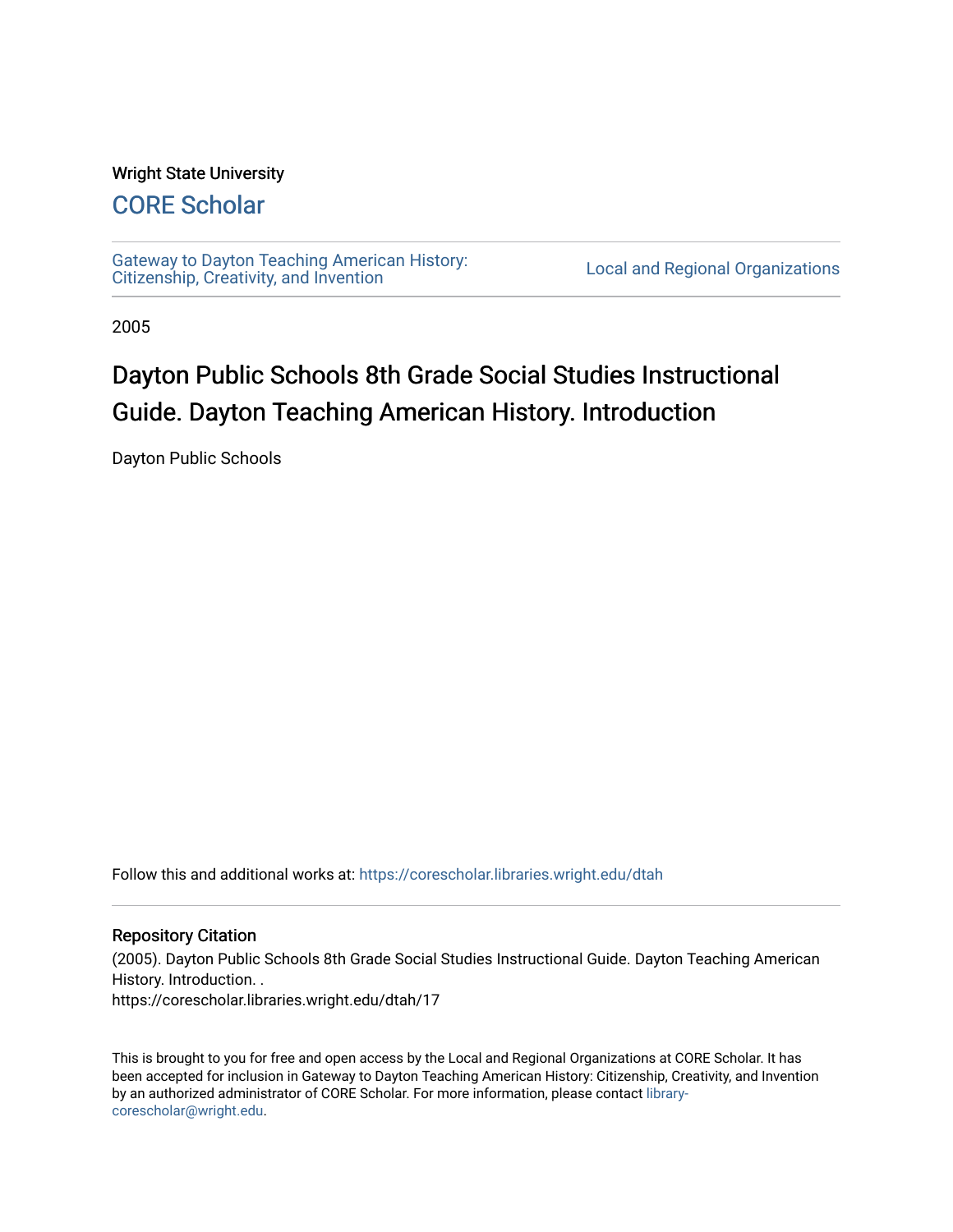

# **Table of Contents**

# **Grade 8**

| <b>Introduction</b>                                                                  |                                                                                                                                                                                                                                                              |                                                         |  |  |  |  |  |
|--------------------------------------------------------------------------------------|--------------------------------------------------------------------------------------------------------------------------------------------------------------------------------------------------------------------------------------------------------------|---------------------------------------------------------|--|--|--|--|--|
| $\bullet$<br>٠                                                                       | Acknowledgements<br>How to Use This Guide<br><b>Primary and Secondary Sources</b>                                                                                                                                                                            | $2 - 5$<br>$6 - 7$                                      |  |  |  |  |  |
| <b>Units</b>                                                                         |                                                                                                                                                                                                                                                              |                                                         |  |  |  |  |  |
| $\bullet$<br>$\bullet$<br>٠<br>$\bullet$<br>$\bullet$<br>$\bullet$<br>$\bullet$<br>٠ | Unit 1: The First Global Age<br>Unit 2: American Revolution<br>Unit 3: The U.S. Constitution<br>Unit 4: A New Nation<br>Unit 5: Growth and Expansion<br>Unit 6: Manifest Destiny<br>Unit 7: Road to Civil War<br>Unit 8: Civil War<br>Unit 9: Reconstruction | 8<br>49<br>80<br>104<br>125<br>147<br>160<br>192<br>214 |  |  |  |  |  |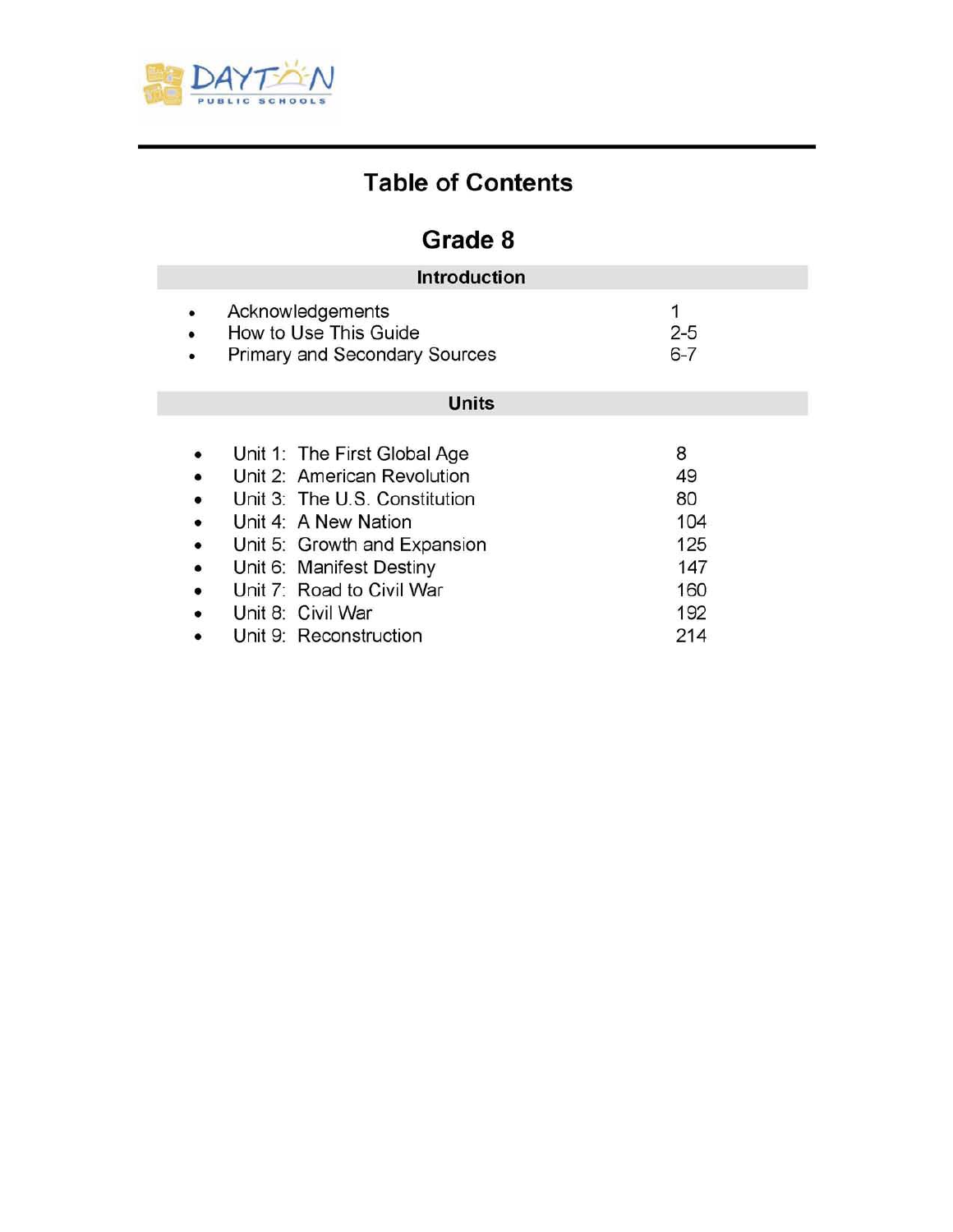

## 8th **Grade Instructional Guide**

Major funding for this Instructional Guide comes courtesy of the Dayton-Teaching American History grant in conjunction with Think<sup>TV</sup>- Greater Dayton Public Television and the Dayton Public Schools. Teaching American History is funded by the United States Department of Education.

Julieanne Phillips, Ph.D. Christine Johnson, Ph. D. Author and Content Specialist **Author and Instructional Designer** Coordinator, Dayton-Teaching American History Think<sup>TV</sup> - Greater Dayton Public Television

Gary Greenberg Instructional Guide Project Manager  $Think<sup>TV</sup>$  – Greater Dayton Public Television

#### $Think<sup>TV</sup> - Greater$  Dayton Public Television

Mary Anne Kirk 8th Grade<br>The Grade 19th Coordinator and Contributor 8th Grade 19th Grade 19th Grade 19th Grade 19th Grade 19th Grade 1 Project Support Coordinator and Contributor Erin Burke Project Support Coordinator and Contributor Flo Tigner<br>Tina Spaulding Flo Tigner Single B<sup>th</sup> Grade **Tina Spaulding** Early Childhood Specialist and Contributor Fairview Middle School Debi Thevenin Education Assistant **Education** Assistant

#### Project Support **Review Teams** of Dayton Public School Educators

Diane Dermody

8<sup>th</sup> Grade Wilbur Wright Middle School

#### Wright State University Student Assistants

Michael Arbagi Audrey Coomer Tiffany Hall

#### Directors, Dayton-Teaching American History Project

Patricia Allen Day **Ronald Helms**, Ph.D. Executive Director, Associate Professor Special Programs/Social Studies College of Education and Human Services Dayton Public Schools Wright State University

> Marjorie McLellan, Ph.D. Associate Professor Director, Public History Program Wright State University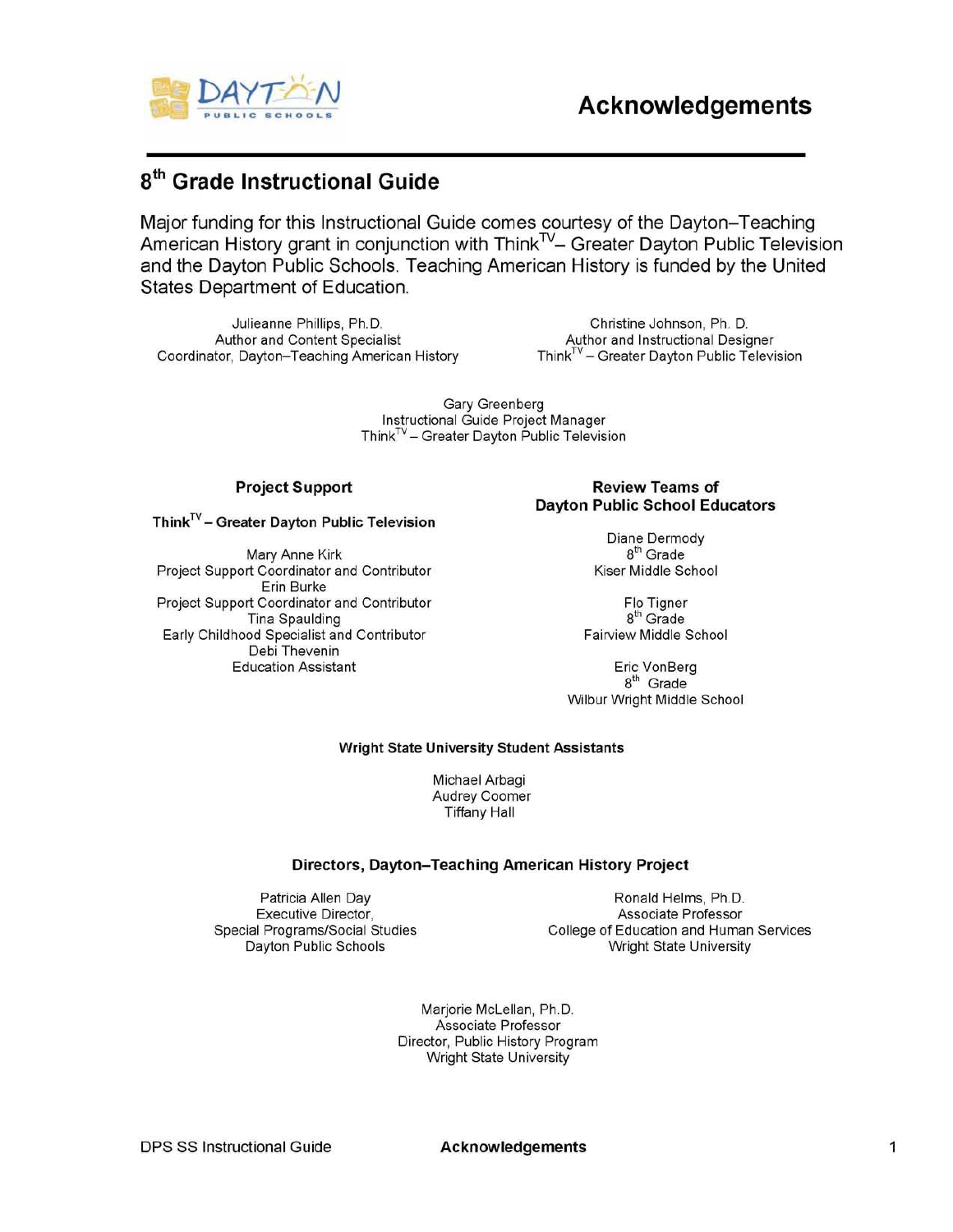

### The printed versus online version of the guide

This instructional guide for Social Studies is highly dependent on utilization of the Internet. Although you have been provided with a printed copy we strongly recommend you also use the online version at:

http://www.dps.k12.oh.us/academic/secsoc/americanhistorv/teaching 01.htm Going on-line will allow you the ability to click and connect to the Web site lessons in the guide without typing them into your Web browser.

### Frequently Asked Questions about use of the on-line guide:

• How do I search the Instructional Guides and Lesson Plans?

Put your search term in the white box at the upper right hand corner of the screen and click GO.

• I typed in a sentence in the search box and too many results returned.

Only type in key words for the most accurate searches.

- When I click on a Unit, it does not open.
- The files are in Adobe Acrobat format. Make sure you have that program on your computer.

Contact the help desk 937-542-3184 if you experience problems with Adobe Acrobat.

• How do I print documents in Adobe Format?

Click the print icon in the Adobe toolbar. Do not use the print function under Windows.

• Is the **pagination** in the Instructional Guides book the same as the online Guides?

Yes.

What if the Web site indicated is no longer available or I get an error message or encounter issues or difficulties?

Call the help desk at Dayton Public Schools 937 -542-3184.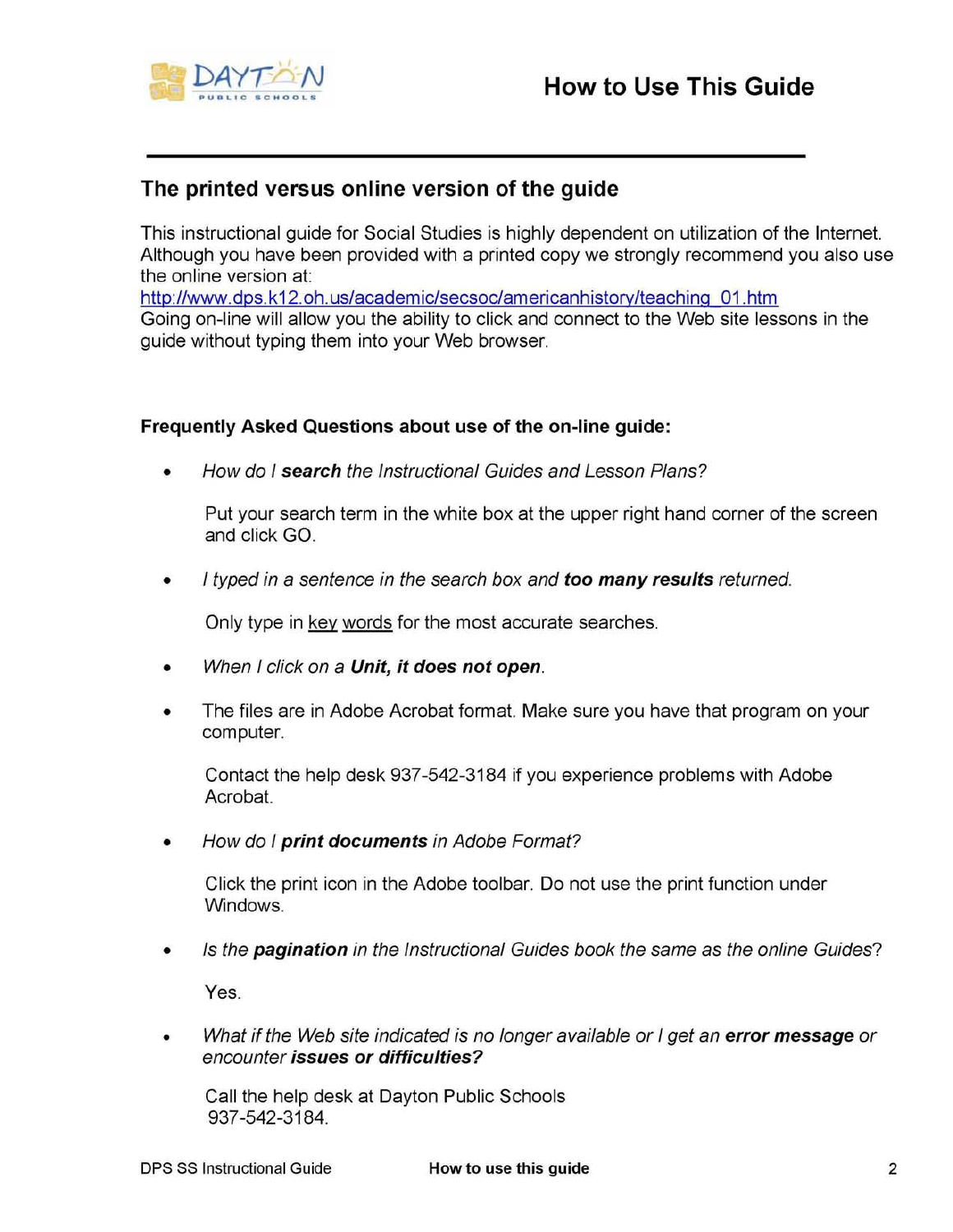

### **The lesson planning and instruction process**

- 1. Read the lesson and reflect on its significance to you and your students.
- 2. Review the standards, benchmarks and indicators that are addressed in the lesson for the grade level you teach so the objectives are clearly in your mind.
- 3. Review examples of formal assessments used in the past so that your work with students reflects future expectations of performance. Note: the questions may take different forms, and performance on multiple-choice questions alone is usually not sufficient to pass.
- 4. Check Interdisciplinary Connections activities to see if other subjects can be included in a team approach.
- 5. Design a lesson that makes use of the best resources and will motivate your students to attain the benchmarks and indicators.
- 6. Check Differentiated Learning to consider adaptations to the lesson.
- 7. Prepare informal assessments. Many times, these are included in the Webbased lesson.
- 8. Record any reflections you might have about future use of the same lesson.